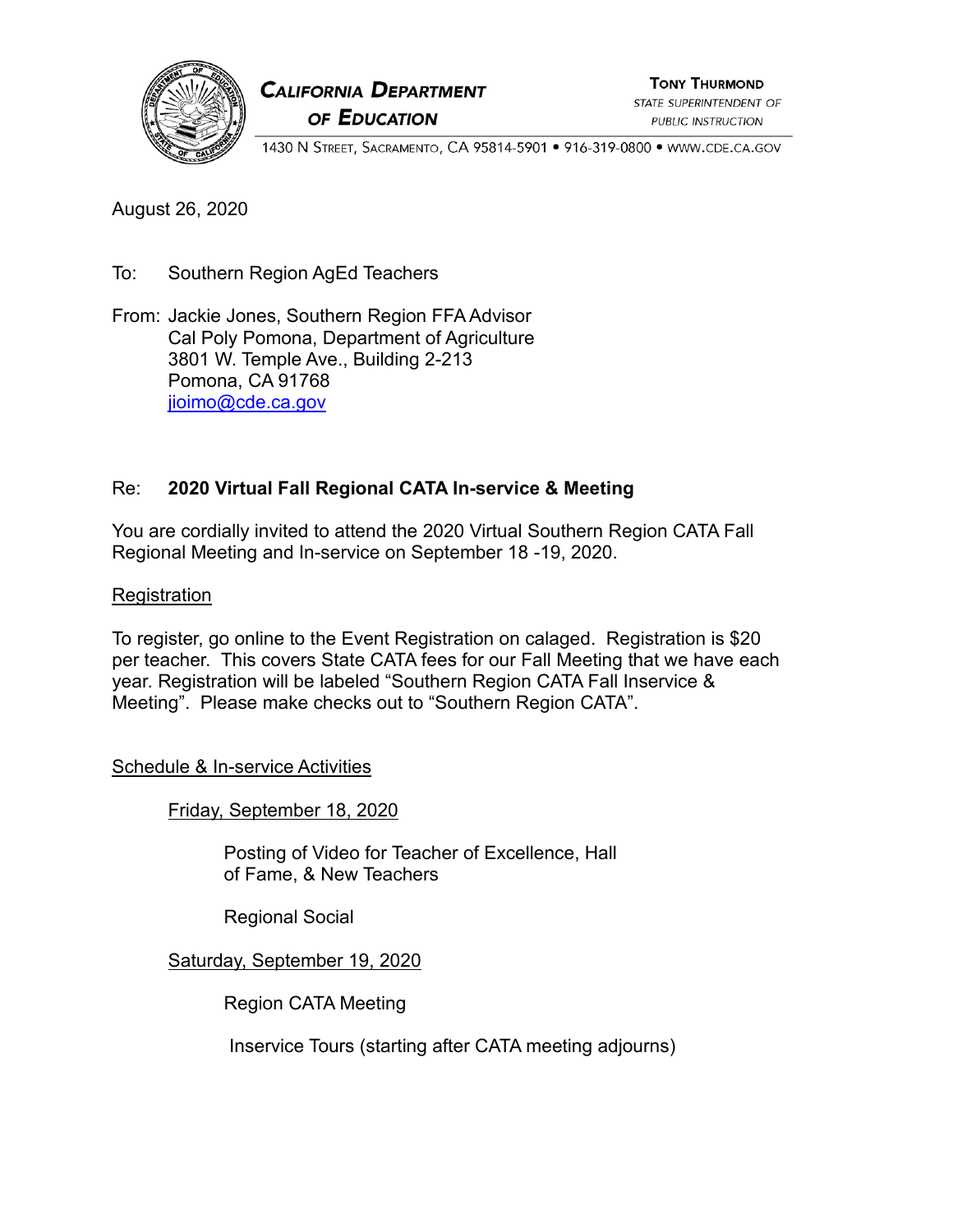

### **SOUTHERN REGION CATA FALL MEETING TENTATIVE AGENDA**

**Sept. 19, 2020**

8:45 a.m. Log In

9:00 a.m. Region Meeting

Meeting Called to Order

New Teacher Introductions

Southern Region Reports:

Secretary Minutes

Treasurer Report

**Section Presidents Reports:** 

High Desert

Imperial

Orange

Riverside

San Diego

**State Reports:** 

CATA State Officer

CATA Executive Director

State Ag Ed Program Manager